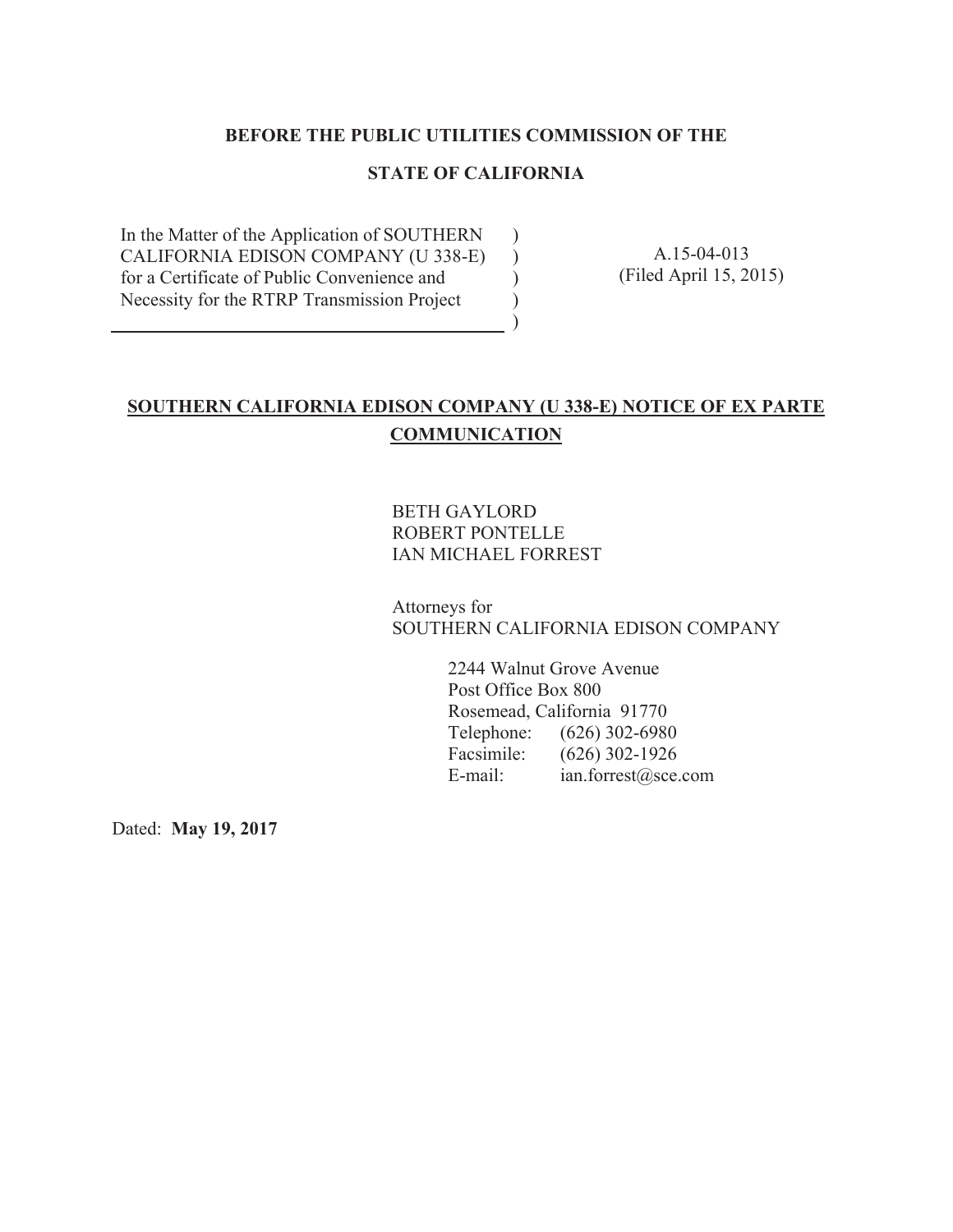#### **BEFORE THE PUBLIC UTILITIES COMMISSION OF THE**

#### **STATE OF CALIFORNIA**

)  $\lambda$  $\lambda$ )  $\overline{)}$ 

In the Matter of the Application of SOUTHERN CALIFORNIA EDISON COMPANY (U 338-E) for a Certificate of Public Convenience and Necessity for the Riverside Transmission Reliability Project

A.15-04-013 (Filed April 15, 2015)

#### **SOUTHERN CALIFORNIA EDISON COMPANY (U 338-E) NOTICE OF EX PARTE COMMUNICATION**

 Pursuant to California Public Utilities Code Section 1701.1 and Rule 8.4 of the Rules of Practice and Procedure of the California Public Utilities Commission ("CPUC" or "Commission"), Southern California Edison Company ("SCE") hereby gives notice of the following *ex parte* communication in the above referenced proceeding.

On Wednesday May 17, 2017, at approximately 9:00 a.m., representatives from SCE and Riverside Public Utilities ("RPU") met with Rachel Peterson, Chief of Staff to Commissioner Liane Randolph, for approximately 35 minutes. Ron Nichols, President, and Laura Genao, Managing Director of Regulatory Affairs, were present on behalf of SCE. Girish Balachandran, General Manager, and George Hanson, Assistant General Manager, were present on behalf of RPU. The meeting was convened at SCE and RPU's request and took place at the Commission's offices at 505 Van Ness Avenue, San Francisco, California. SCE and RPU representatives discussed a PowerPoint presentation, which is included with this notice as Attachment A.

During the discussion, SCE described the history of the Riverside Transmission Reliability Project ("RTRP" of "Project"), noting that since the Project's approval by the California Independent System Operator ("CAISO") in 2006, it and RPU have had several discussions with various developers, as well as, since its incorporation as a municipality on or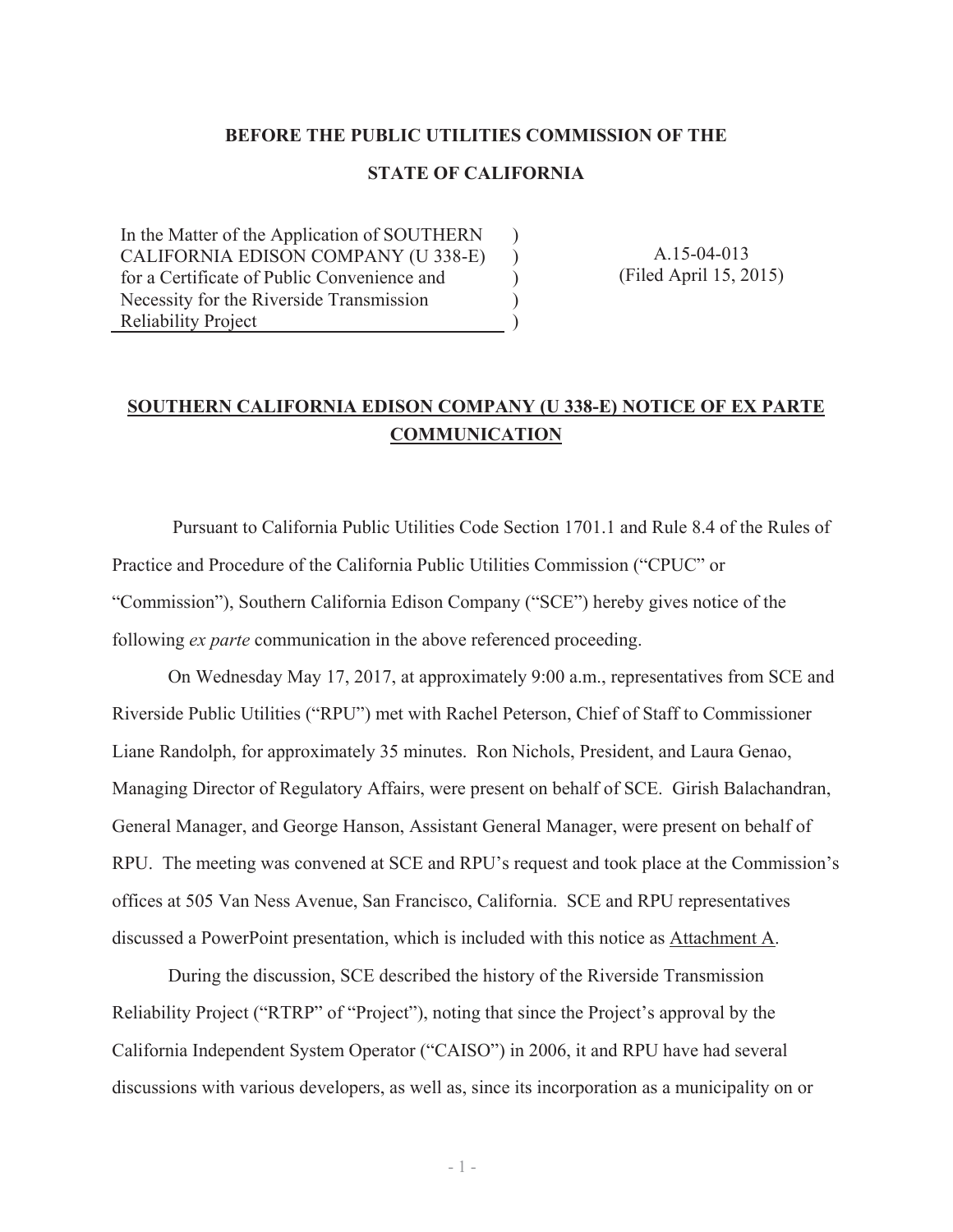about July 1, 2011, the City of Jurupa Valley ("Jurupa Valley"). These discussions ultimately led to a settlement with two developers and the resulting proposal of SCE's "Hybrid Alternative," which includes undergrounding a portion of the Project within Jurupa Valley.

RPU described its large city size, growing industry, available local generation, and electrical demand (noting that demand has exceeded available generation during peak load conditions) as reasons why the timely resolution of this proceeding is necessary. RPU specifically noted that while it has actively looked to use energy efficiency, solar, and other resources to manage load growth, its reliability and resiliency needs cannot be met without an additional transmission connection to the CAISO grid because the largest source of its local generation is subject to air quality restrictions and gas supply availability issues.

It was noted that various potential transmission corridors were studied as different ways of developing a new transmission connection to SCE's grid for RPU. Ultimately, routing RTRP's proposed line through, what is now, the City of Jurupa Valley between the Mira Loma-Vista 220 kV Transmission Line and the City of Riverside was selected. The degree of development surrounding RPU's service territory made selection of a feasible transmission corridor, which minimized environmental impacts at the least cost to SCE customers and which would be acceptable to all potentially interested parties, particularly challenging.

*[Continued on the next page]*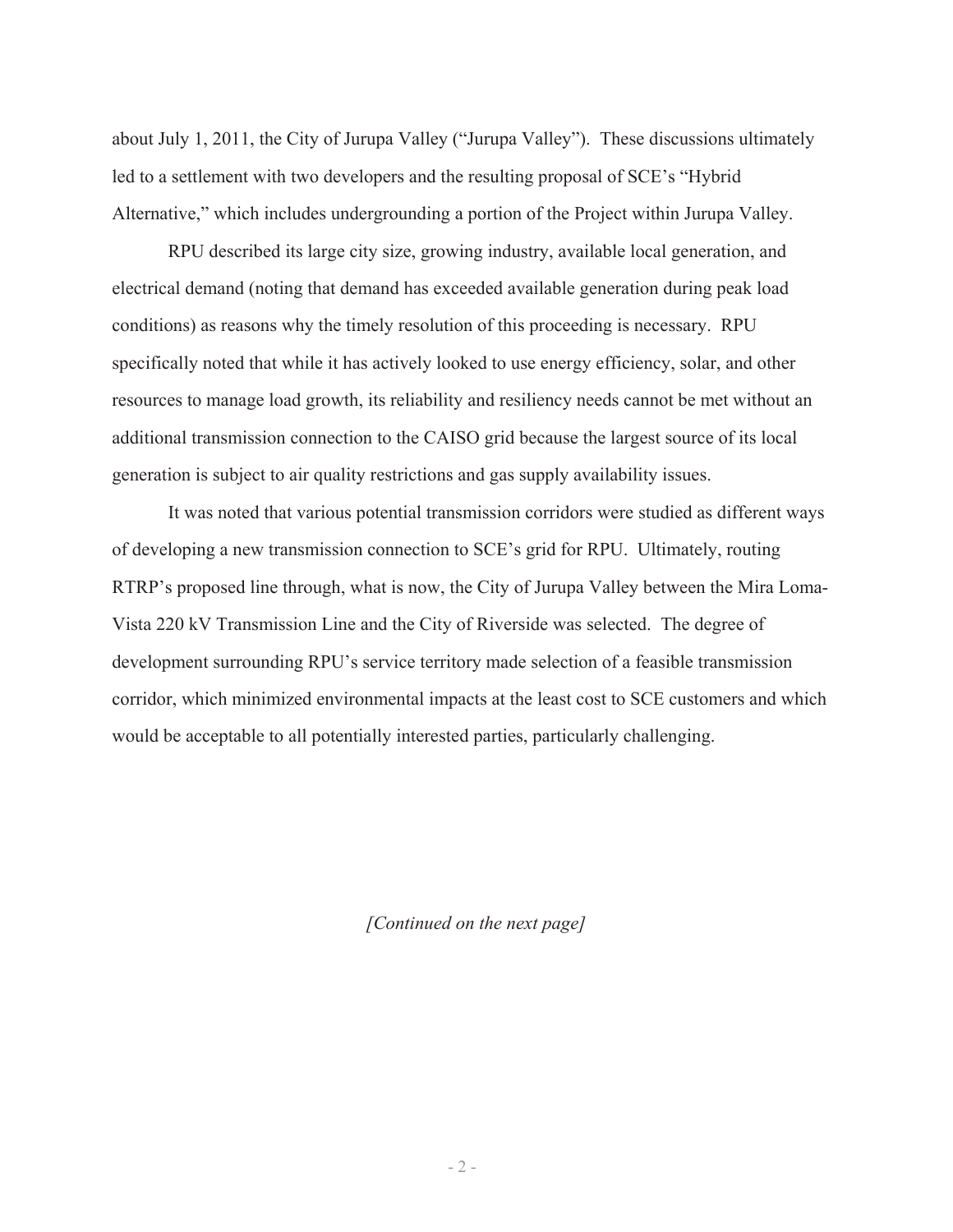SCE also stated that while it supports undergrounding a portion of the RTRP transmission route, it could not support proposing additional undergrounding solely in anticipation of speculative and undefined future growth in Jurupa Valley. Accordingly, SCE proposed the Hybrid Alternative as a feasible compromise to expeditiously provide RPU and the City of Riverside with the second point of interconnection they require, while reasonably accommodating planned development in Jurupa Valley.

Respectfully submitted,

IAN MICHAEL FORREST

*/s/ Ian Michael Forrest* 

By: Ian Michael Forrest Attorneys for SOUTHERN CALIFORNIA EDISON COMPANY 2244 Walnut Grove Avenue Post Office Box 800 Rosemead, California 91770 Telephone: (626) 302-6980 Facsimile: (626) 302-1926 E-mail: ian.forrest@sce.com

May 19, 2017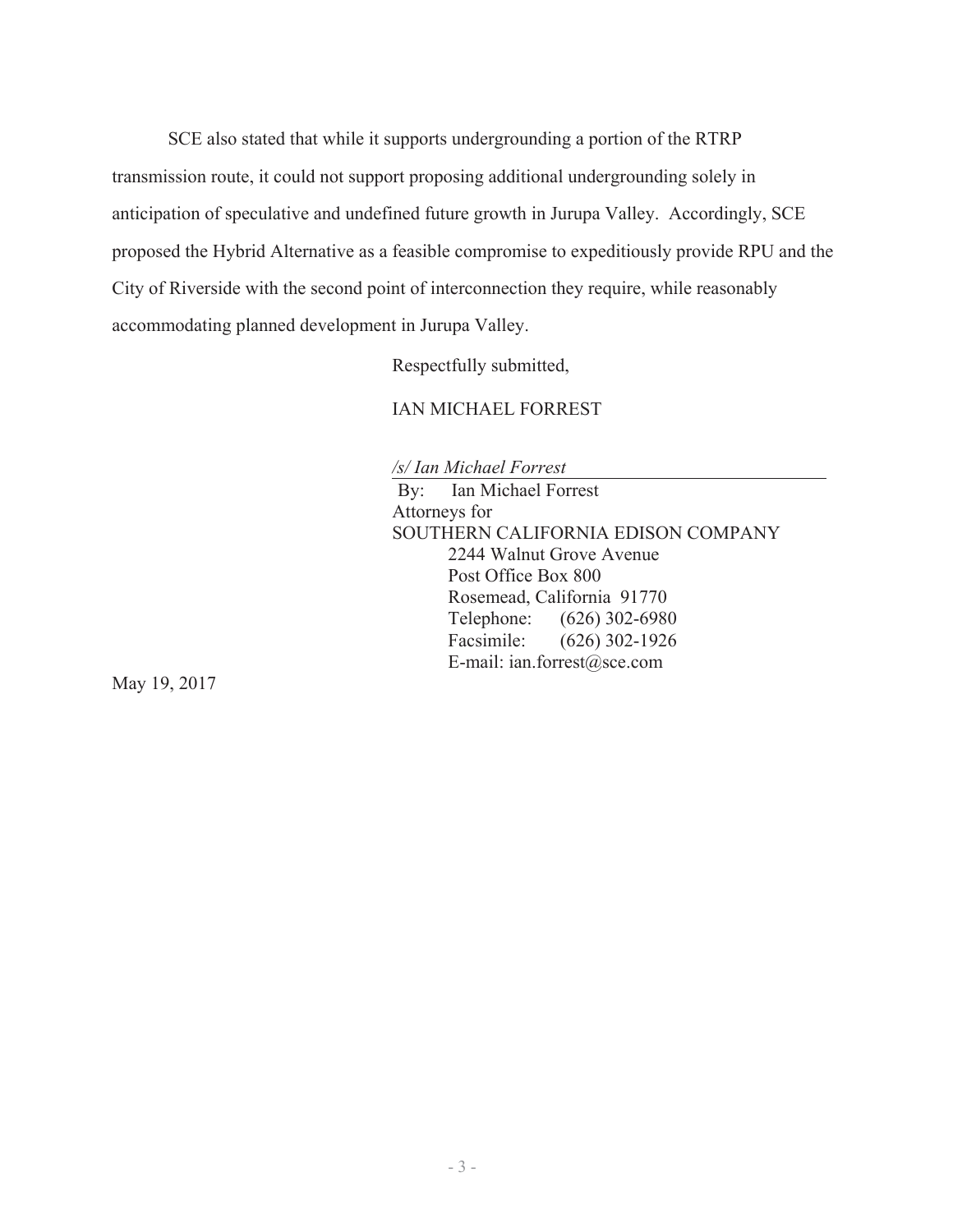### **EXHIBIT A**

**RTRP Briefing Document**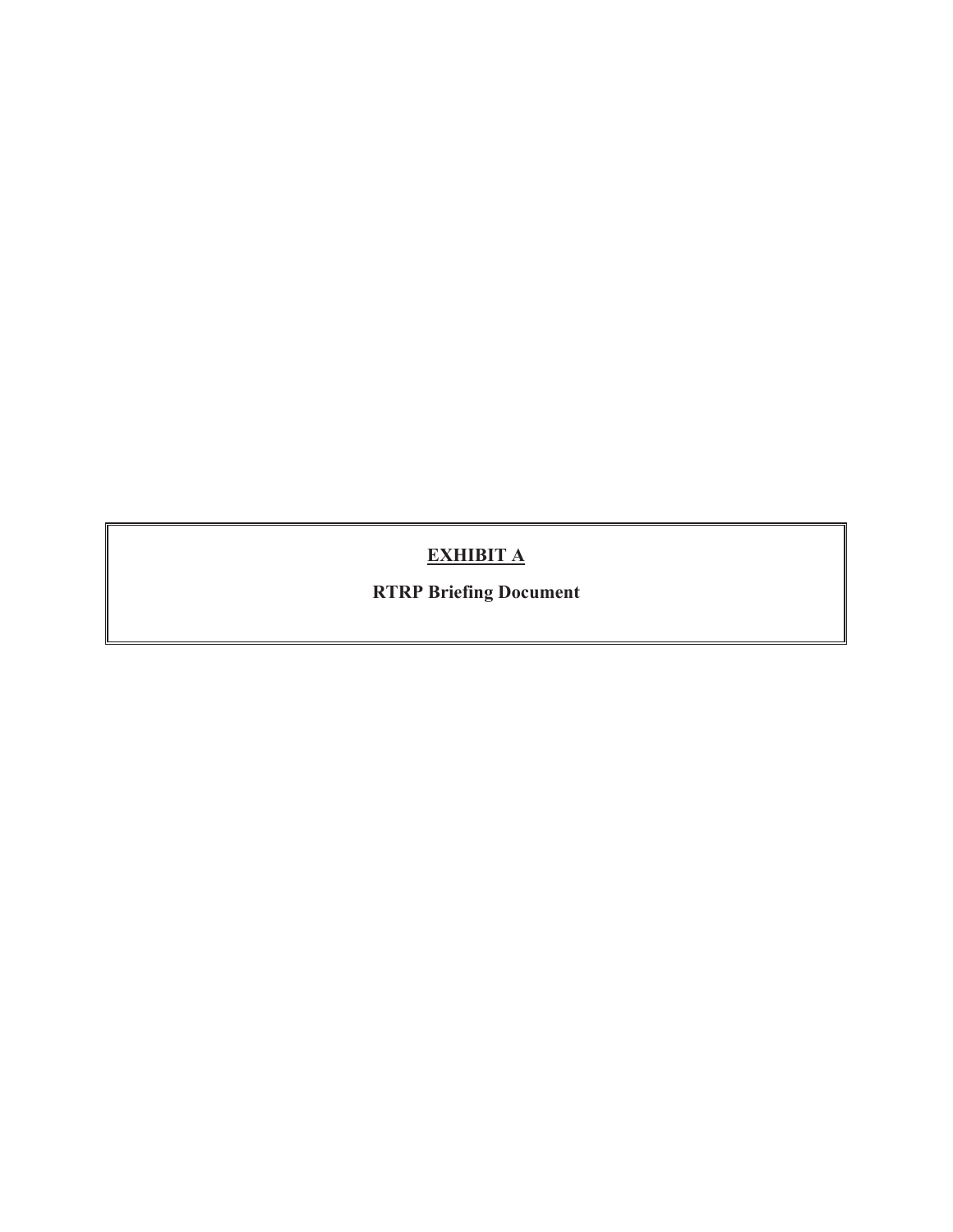

## **RTRPBriefing Document**

**May 17, 2017**

**Energy for What's Ahead"**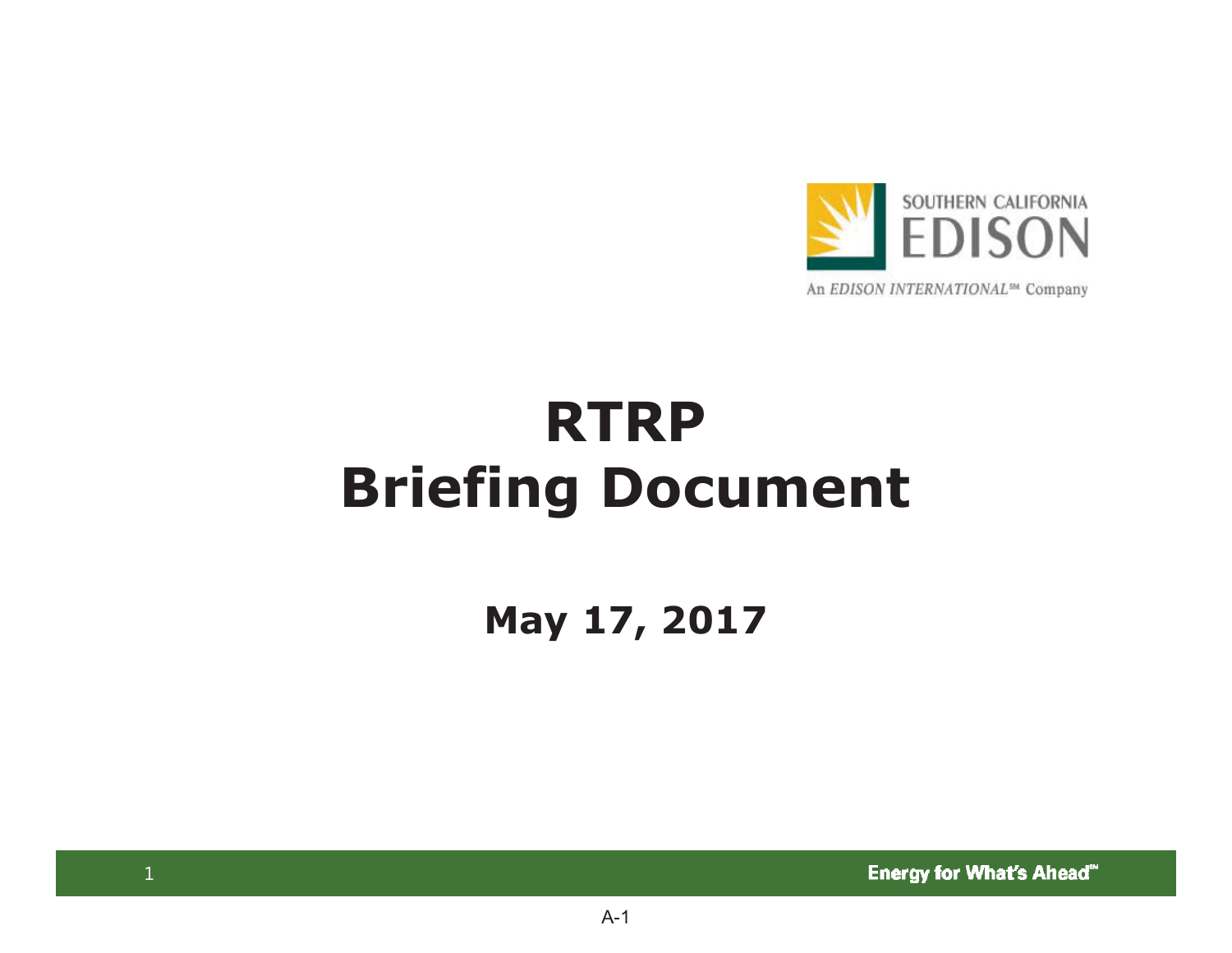## **RTRP Overview**

- Riverside Transmission Reliability Project (RTRP) is designed to provide Riverside Public Utility (RPU) and its customers with adequate transmission capacity to serve existing and projected load, to provide for long-term system capacity for load growth, and to provide needed system reliability.
- CAISO determined the need for RTRP and directed its construction in June 2006. Key drivers for RTRP include:
	- The sole source of bulk electrical energy supply for RPU electric customers (City of Riverside and surrounding communities) is through SCE's Vista Substation.
	- Beginning in 2006, RPU's electrical demand has exceeded the available 557 MW of capacity from SCE's Vista Substation, requiring local generation during peak load conditions.
	- Available local generation does not meet RPU's forecast needs.

RTRP is required to address transmission capacity shortages for the City of Riverside which were recognized by CAISO more than <sup>a</sup> decade ago. As further evidenced by CAISO's recent motion for party status on July 14, 2016, RTRP is still needed.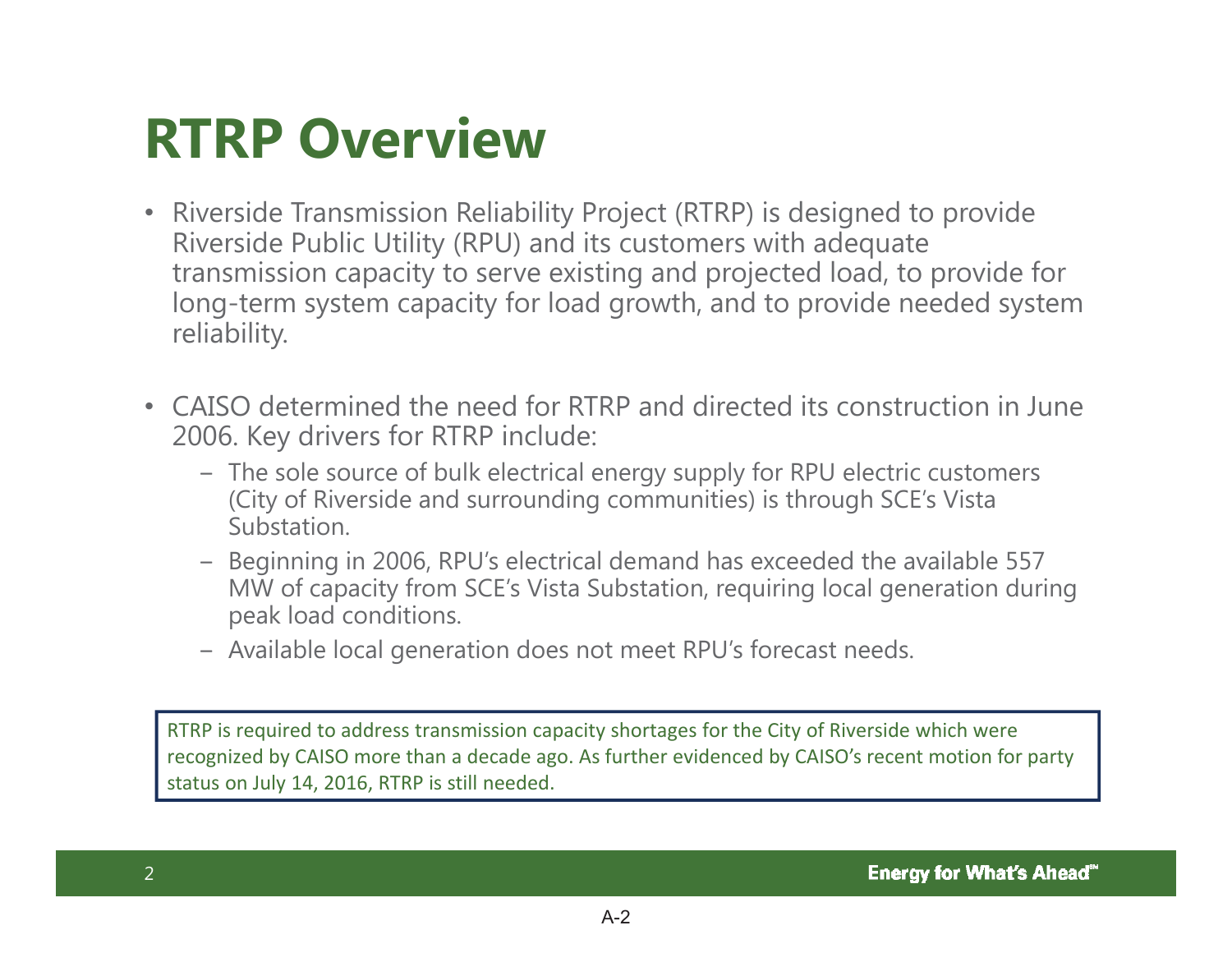## **RTRP Procedural History**

- CAISO approved a project to address the City of Riverside's transmission issues on June 7, 2006.
- The City of Riverside circulated a Notice of Preparation for RTRP on November 18, 2009 and certified an EIR for RTRP on February 5, 2013, including SCE's proposed 220 kV transmission line and Wildlife Substation.
- CEQA Litigation ensued beginning with a March 2013 lawsuit by the City of Jurupa Valley.
- SCE's RTRP CPCN Application was filed in April 2015 to construct RTRP in conjunction with RPU, including the Proposed Project approved in the FEIR.
- In May 2015, the CPUC found under CEQA that the approved Riverbend and Vernola Apartment Community projects constituted "changed circumstances" warranting a subsequent CEQA review of the project.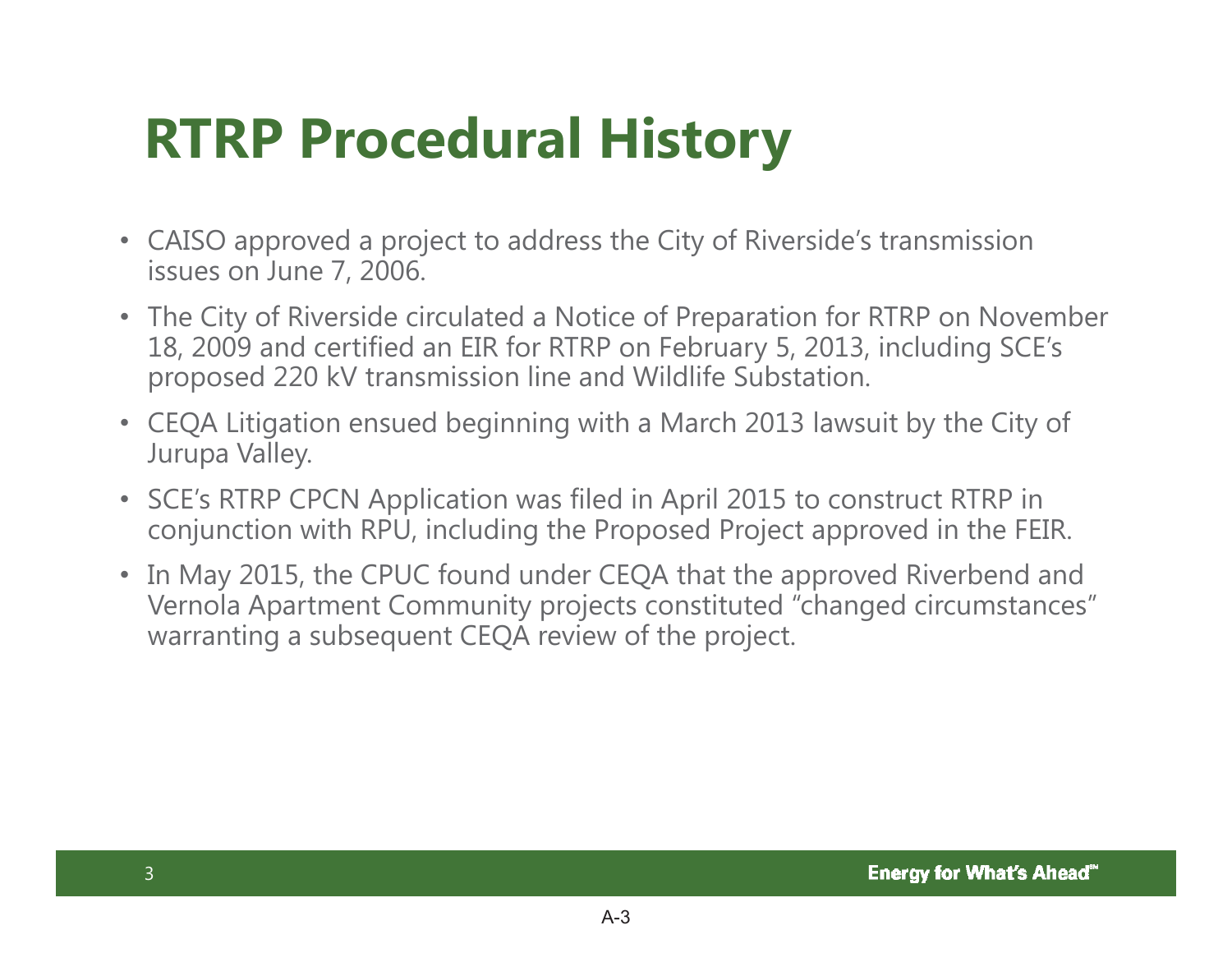## **RTRP Procedural History cont.**

- In July and August 2016, SCE reached settlement agreements with two developers resulting in SCE's proposed modifications to the RTRP project to address newly entitled residential developments.
	- SCE proposed a "Hybrid" (UG/ OH) Alternative as its preferred alternative in lieu of the originally supported project.
	- The Hybrid Alternative is acceptable to SCE, RPU and the developers of the Riverbend and Vernola Apartment Community.
- CPUC is currently completing a Subsequent EIR to analyze the environmental impacts based on the Hybrid Alternative.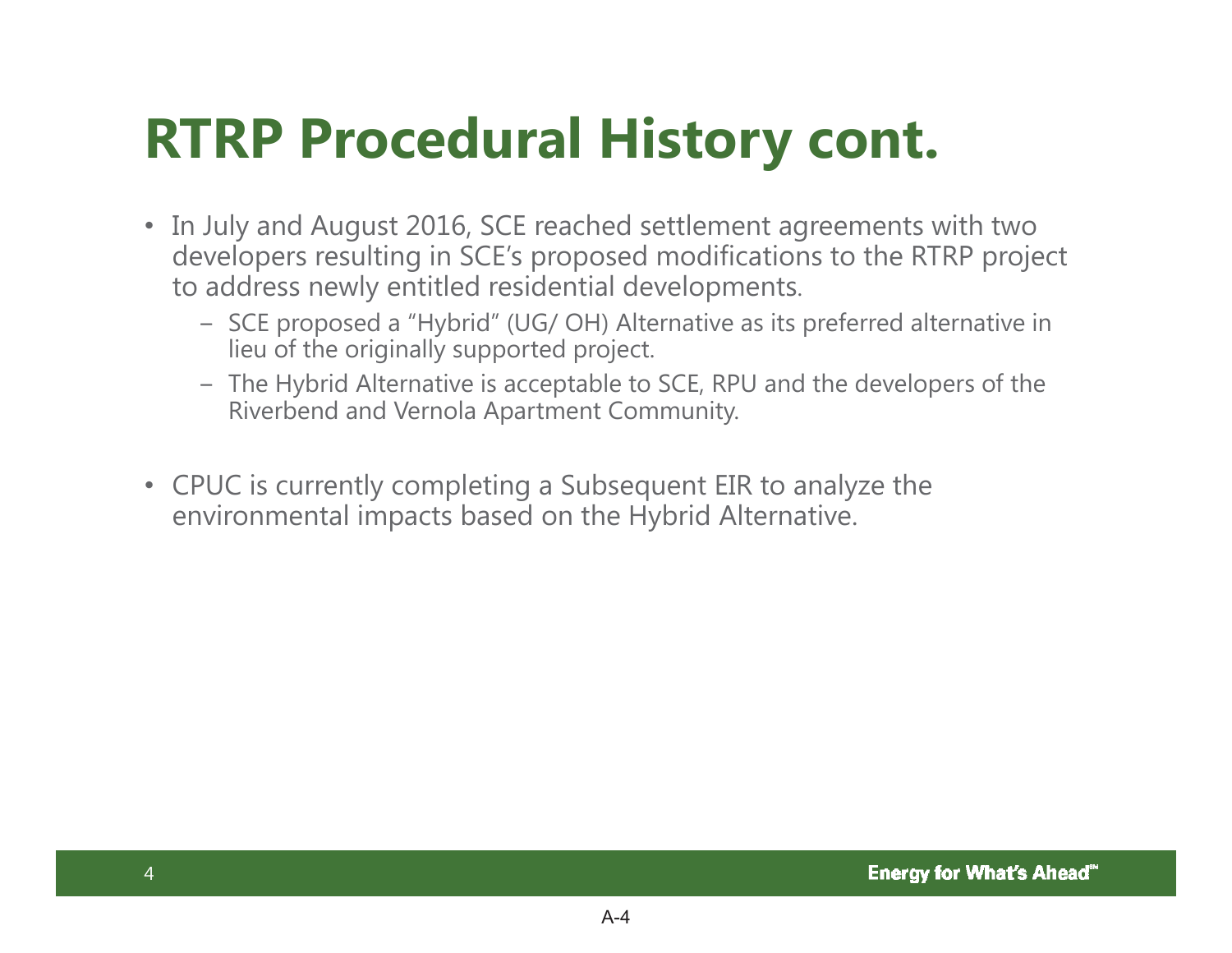### RTRP 220kV Route Proposed w/Hybrid Alternative



**Energy for What's Ahead"**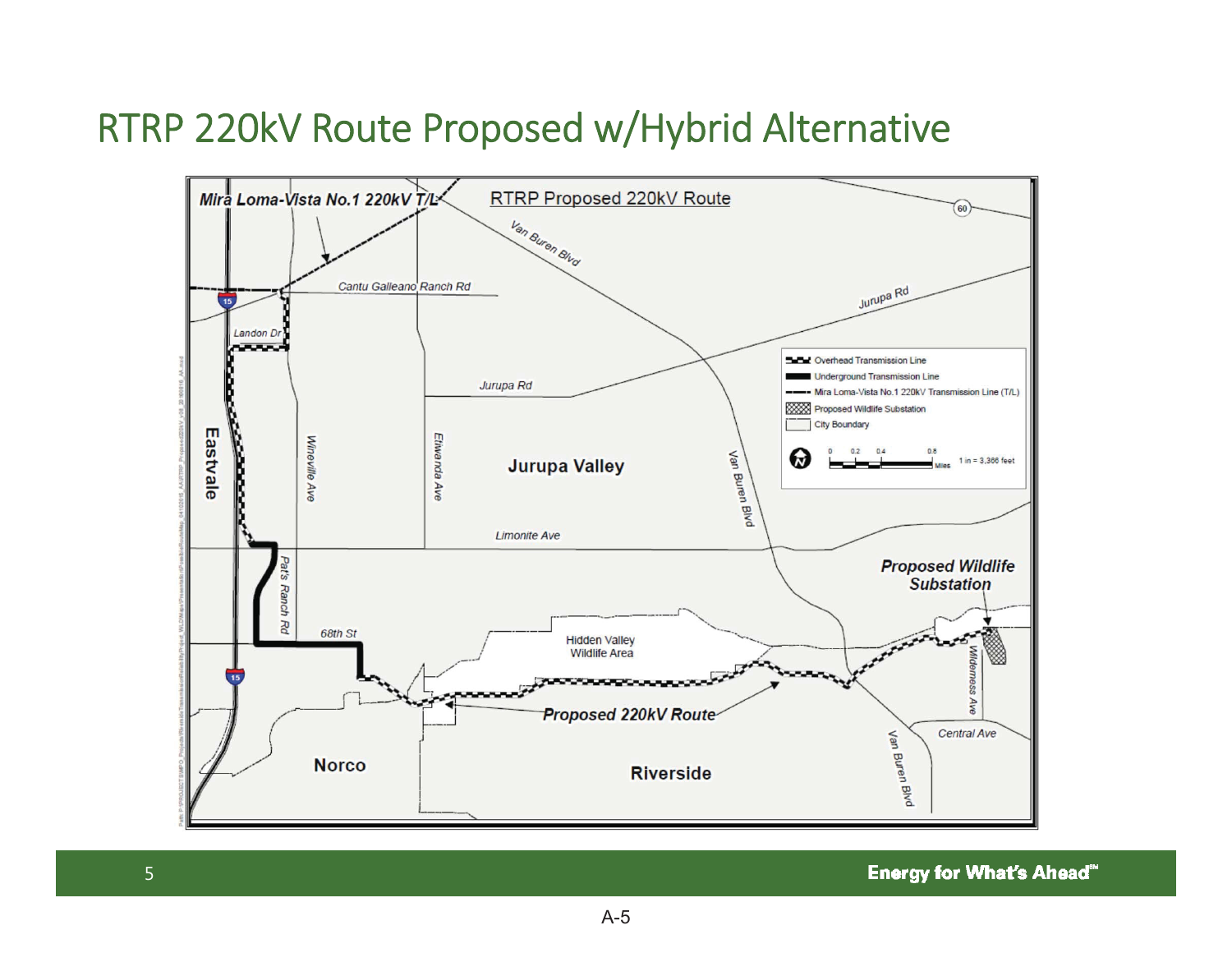## **RTRP Hybrid Alternative**

- • The RTRP Hybrid Alternative was developed to address the "changed circumstances" since the February 2013 approval of the FEIR as well as concerns regarding direct impacts to the Riverbend and Vernola Apartment projects which were already approved projects (with entitlements).
	- The Hybrid Alternative allows RTRP to meet the project objectives while accommodating the noted changed circumstances.
	- The Hybrid Agreement was intended to limit an UG precedent to approved developments.
	- The OH portions of the Hybrid Alternative in Jurupa Valley are appropriate for undeveloped properties without entitlements
- $\bullet$  The CPUC's Energy Division has inquired about the option of full undergrounding in Jurupa Valley.
	- City of Jurupa Valley is actively seeking to entitle other development projects, allegedly incompatible with RTRP, in order to "stymie"\* the connection between SCE and RPU grids.
	- RTRP CEQA Scoping Meeting comments indicate desire for a 100% undergrounding solution in Jurupa Valley.
	- Such undergrounding will significantly increase the overall costs to SCE and Transmission Access Charge (TAC) customers and delay the Project's implementation.
		- •Original Proposed Project costs \$222M (\$2015)
		- Proposed Hybrid Alternative costs\*\*
		- Other full underground Alternatives\*\*

\$353M (\$2015); 50%+ increase to original Proposed Project \$420-445M (\$2015); 89%+ increase to original Proposed Project

\**"And we need to put something along that freeway if we are going to stymie that project in some way or another." (Jurupa Valley Planning Commissioner George Ruiz, February 25, 2015 Jurupa Valley Planning Commission meeting)*

\*\*SCE's cost estimates for the Hybrid Alternative and Other full underground Alternatives are conceptual, representing a preliminary design and based on planning level<br>assumptions. The precise design of these alternatives,

RTRP Hybrid Alternative effectively addresses changed ground conditions while minimizing the overall cost to customers and construction delays.

 $A-6$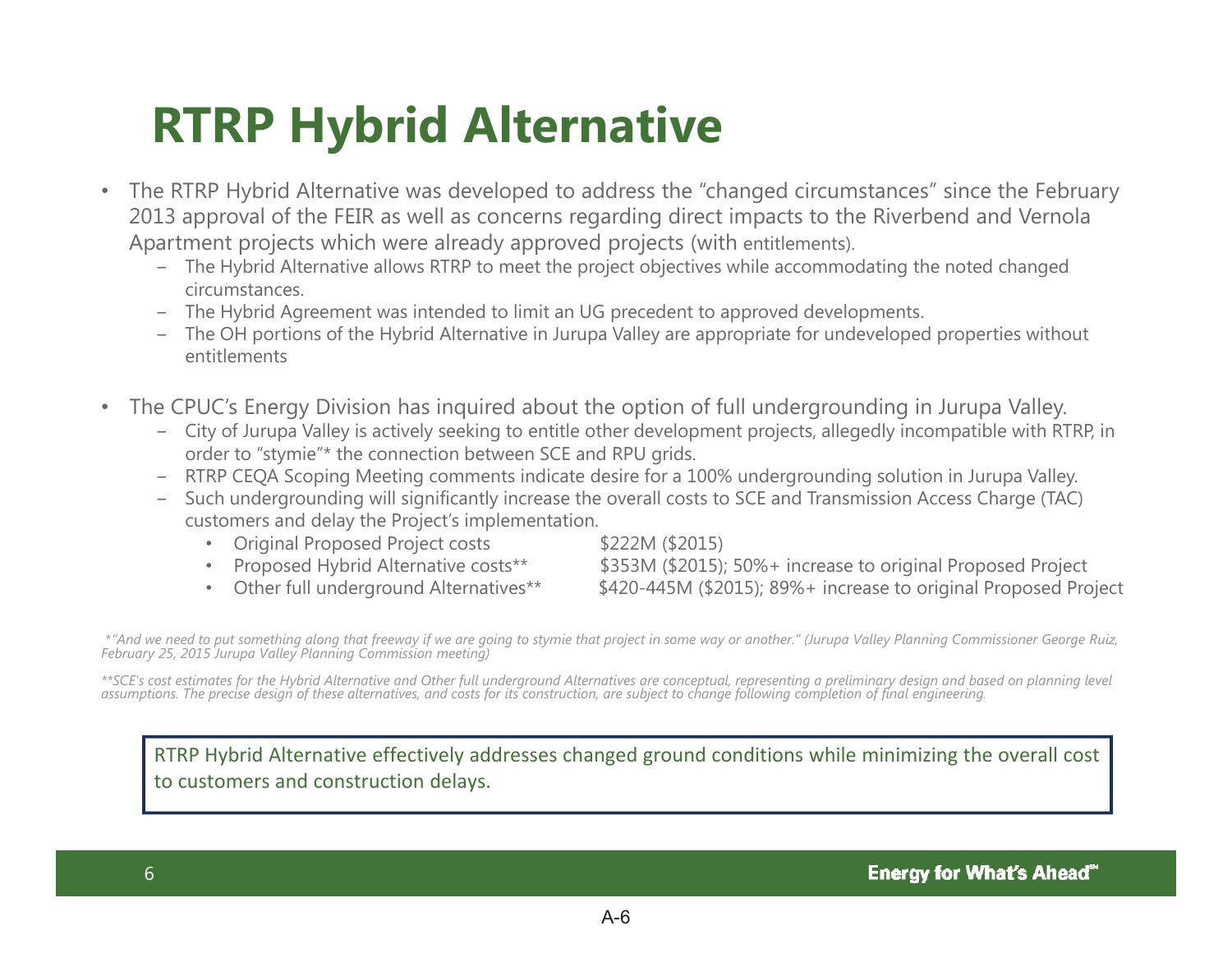## **Community Concerns and Outreach**

- Comments provided in recent community forums mirror those raised in the Draft EIR which are addressed in RTRP FEIR including:
	- EMF Concerns
	- Economic & Social Impacts
	- Environmental Justice
	- Involvement of City of Jurupa Valley and other communities in proceedings
- Considerable public outreach has been conducted on the project since 2006 including:
	- Project Newsletter<u>s</u>
	- വ Public Notices *The Press Enterprise, La Prensa, Hispanic News, Black Voice News, The Riverside County Record*
	- Press Releases
	- RPU, SCE, and CPUC Websites
	- Telephone Information Line
	- Public Open Houses
	- Agency & Elected Official Briefings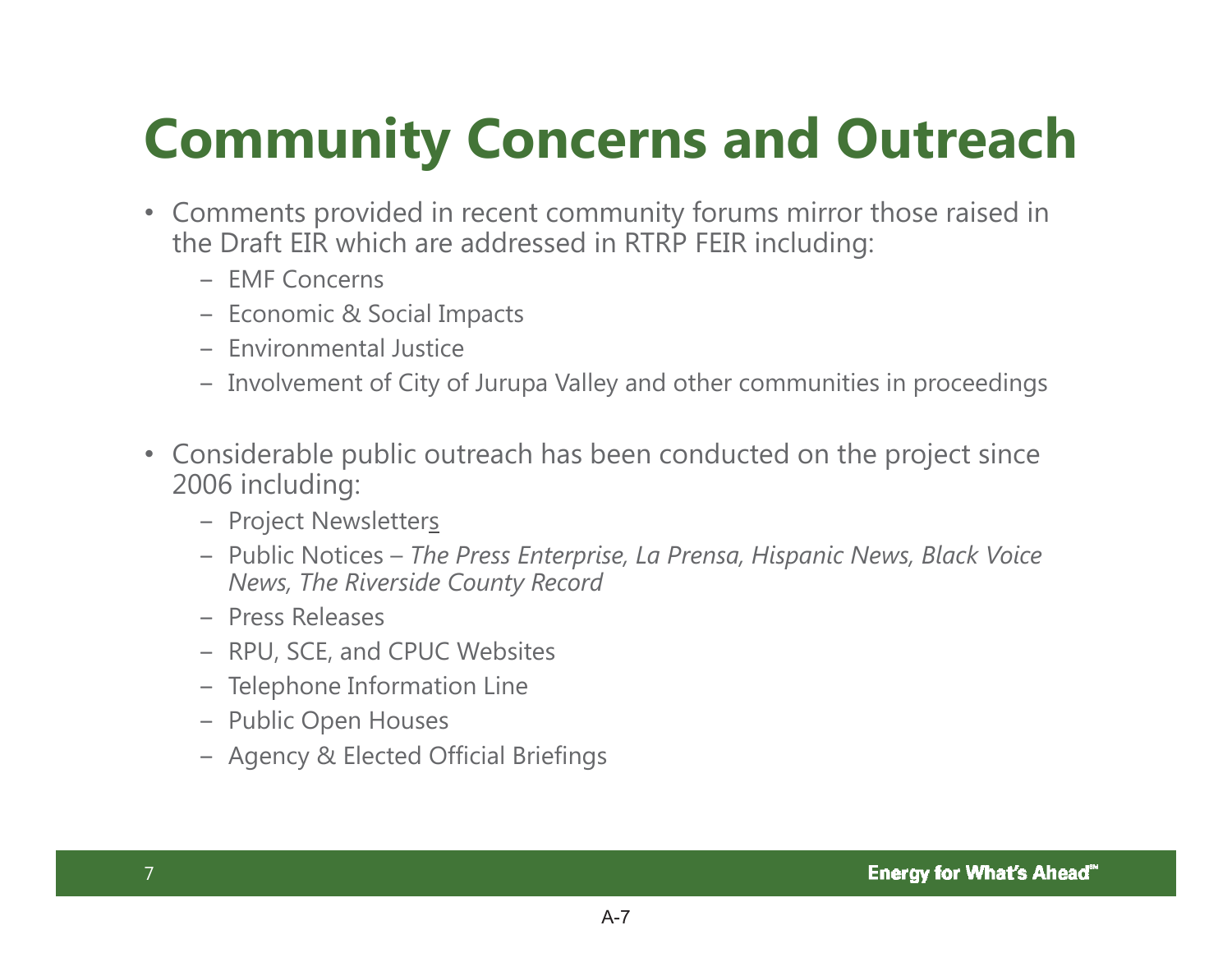## **RTRP Interested Parties**

- City of Riverside/ Riverside Public Utility
- City of Jurupa Valley
- Other local cities
- Jurupa Valley Chamber of Commerce
- Temescal Valley MAC
- Goose Creek Golf Course
- Lennar Homes
- Vernola Trust
- Sky Country
- Stratham Homes
- Center for Community Action and Environmental Justice (CEERT)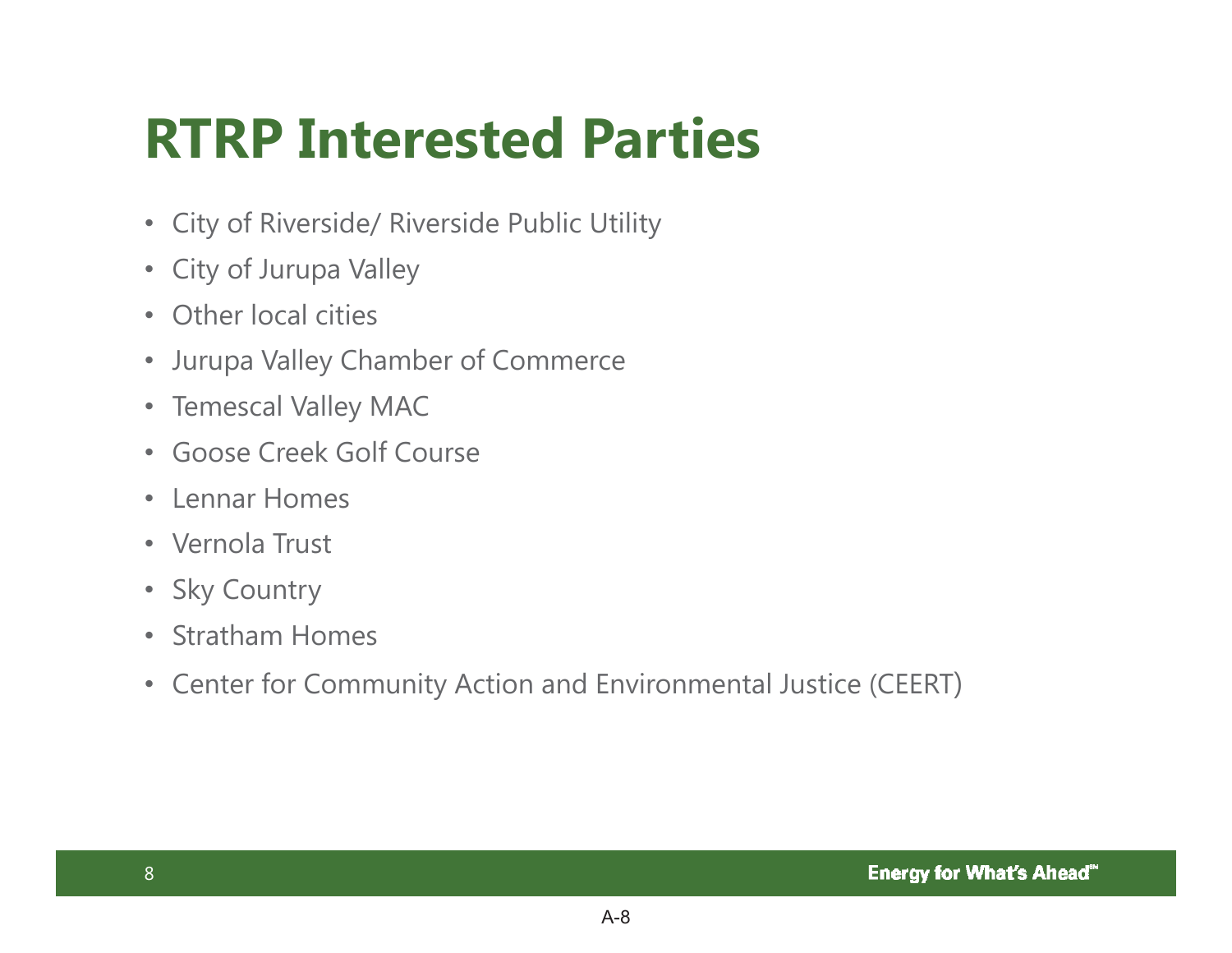## **Conclusions and Next Steps**

- The RTRP Hybrid Alternative is the best solution for all parties, addressing the ENA (Electrical Needs Area) while avoiding unnecessary and unwarranted costs to TAC customers.
- Anticipated timeline for next steps toward construction include:
	- NOA and Draft Subsequent EIR August 2017
	- Final Subsequent EIR issued February 2018
	- ALJ prehearing conference March 2018
	- ALJ Proposed Decision August 2018
	- Final Decision September 2018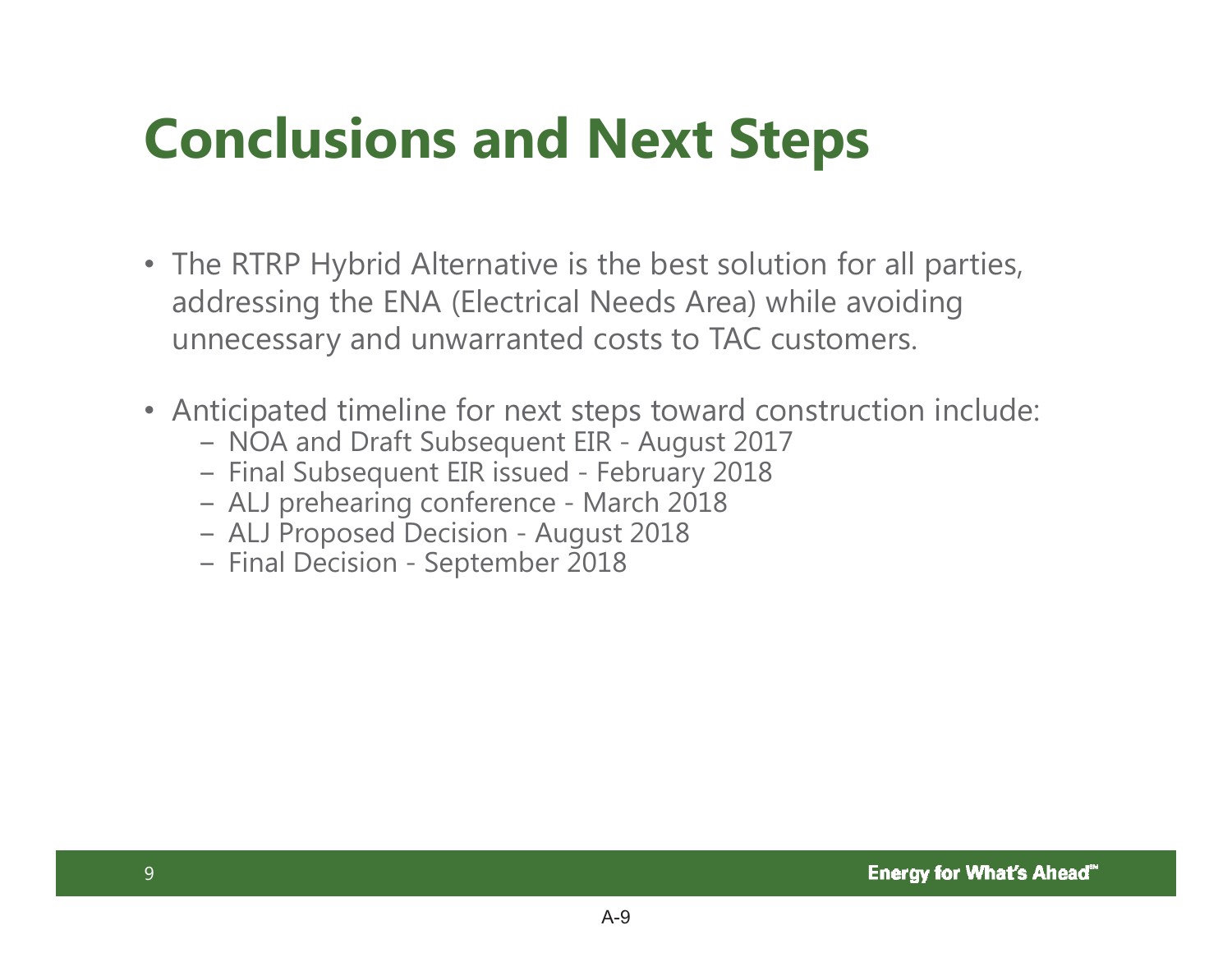# Back Up Information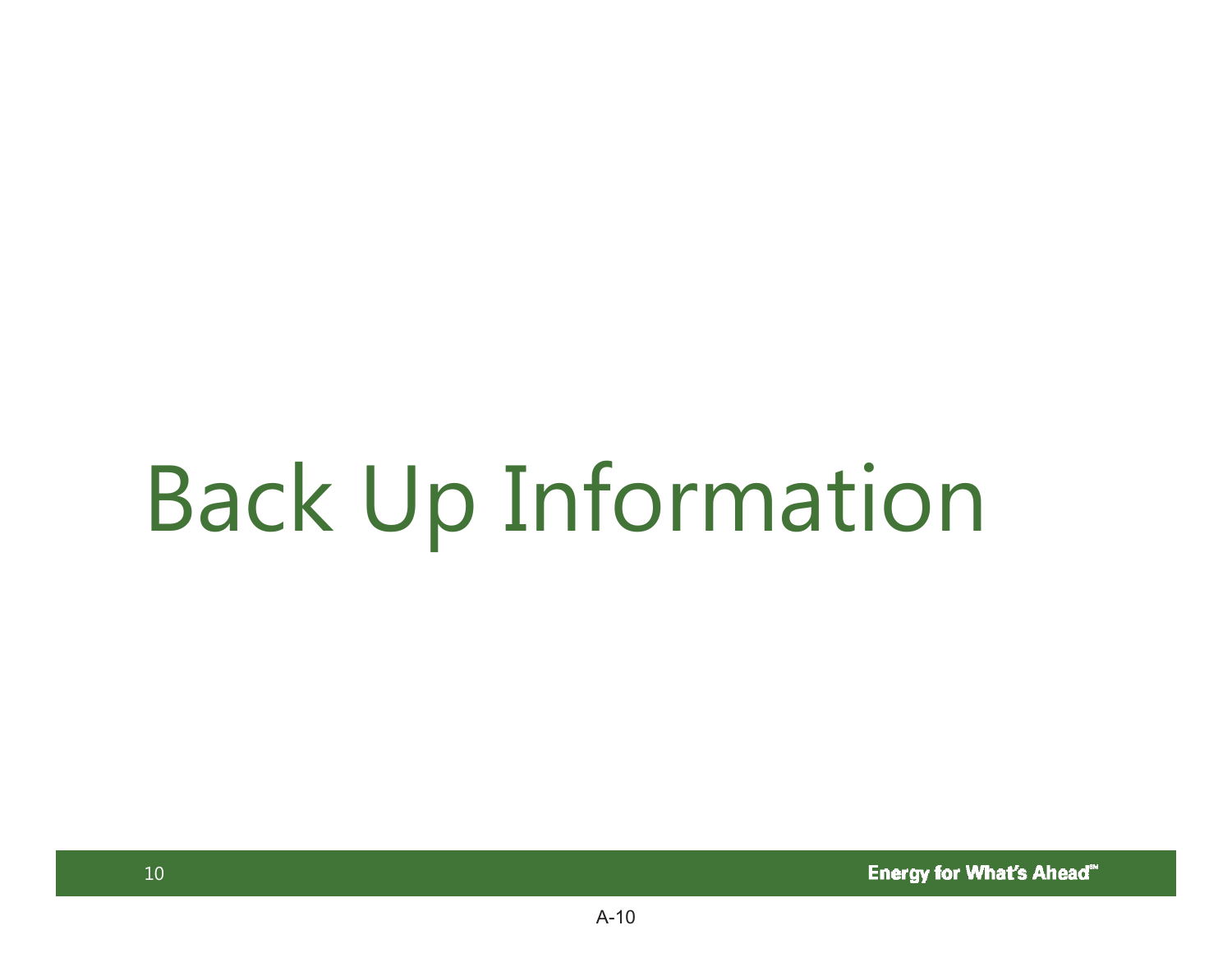### **Jurupa Valley Ex Parte Comments**

| <b>Comment</b>                                                                                                                                                                                                                                                                                                                                                                                                                                                                                                                                                                      | <b>Response</b>                                                                                                                                                                                                                                                                                                                                                                                                                                                                                                                                                                                                                                                                                  |
|-------------------------------------------------------------------------------------------------------------------------------------------------------------------------------------------------------------------------------------------------------------------------------------------------------------------------------------------------------------------------------------------------------------------------------------------------------------------------------------------------------------------------------------------------------------------------------------|--------------------------------------------------------------------------------------------------------------------------------------------------------------------------------------------------------------------------------------------------------------------------------------------------------------------------------------------------------------------------------------------------------------------------------------------------------------------------------------------------------------------------------------------------------------------------------------------------------------------------------------------------------------------------------------------------|
| "Jurupa Valley takes the full negative environmental impact<br>burden for a sole benefit to Riverside."                                                                                                                                                                                                                                                                                                                                                                                                                                                                             | Project will benefit entire region (including JV) in addition to<br>RPU, as there are many commercial amenities provided and<br>supported by RPU's grid, e.g., local hospitals, employers,<br>schools, universities, emergency services, etc.                                                                                                                                                                                                                                                                                                                                                                                                                                                    |
| "\$500 million in private development investment along the<br>I-15 corridor is held up and may be lost due to the overhead<br>route through Jurupa Valley- the last major developable<br>acreage on the I-15 between the southern border of Corona<br>and Rancho Cucamonga."<br>"Jurupa Valley loses an estimated \$2-4 million in annual<br>revenue (sales, hotel and property taxes) from loss of<br>commercial/retail opportunity on I-15 corridor"<br>"There will be a regional economic impact on loss of<br>commerce and jobs due to loss of I-15 corridor<br>opportunities." | SCE is not aware of such proposals north of Limonite. There<br>has been a specific plan in place for the area in question<br>since 1996, and yet no development has been entitled<br>there. Note: There has been entitlement and approval of the<br>Riverbend and the Vernola Apartment Projects.<br>RPU has completed estimates of the positive impact of new<br>property taxes to be paid by SCE, post RTRP.<br>Southern California Edison operates numerous transmission<br>lines in highly urbanized areas of Southern California. SCE's<br>facilities co-exist and are entirely compatible with<br>commercial, residential, and industrial uses located<br>proximate to SCE's right-of-way. |
| "Jurupa Valley is comprised of a 65% minority, low income<br>population. This project devastates Jurupa Valley's ability to<br>adequately generate the revenues necessary to serve this<br>community, revenues for adequate public safety, community<br>social programs, and street maintenance. Environmental<br>Justice issues related to this must be considered."                                                                                                                                                                                                               | Though Environmental Justice analysis is not required under<br>CEQA, impact analysis was conducted for RTRP in the EIR.<br>Proposed Project Significant Impacts were found to not<br>occur disproportionately to minority populations versus the<br>entire population impacted.<br>Environment Justice is not compromised via the Hybrid (OH<br>portions occurring on commercially zoned properties).                                                                                                                                                                                                                                                                                            |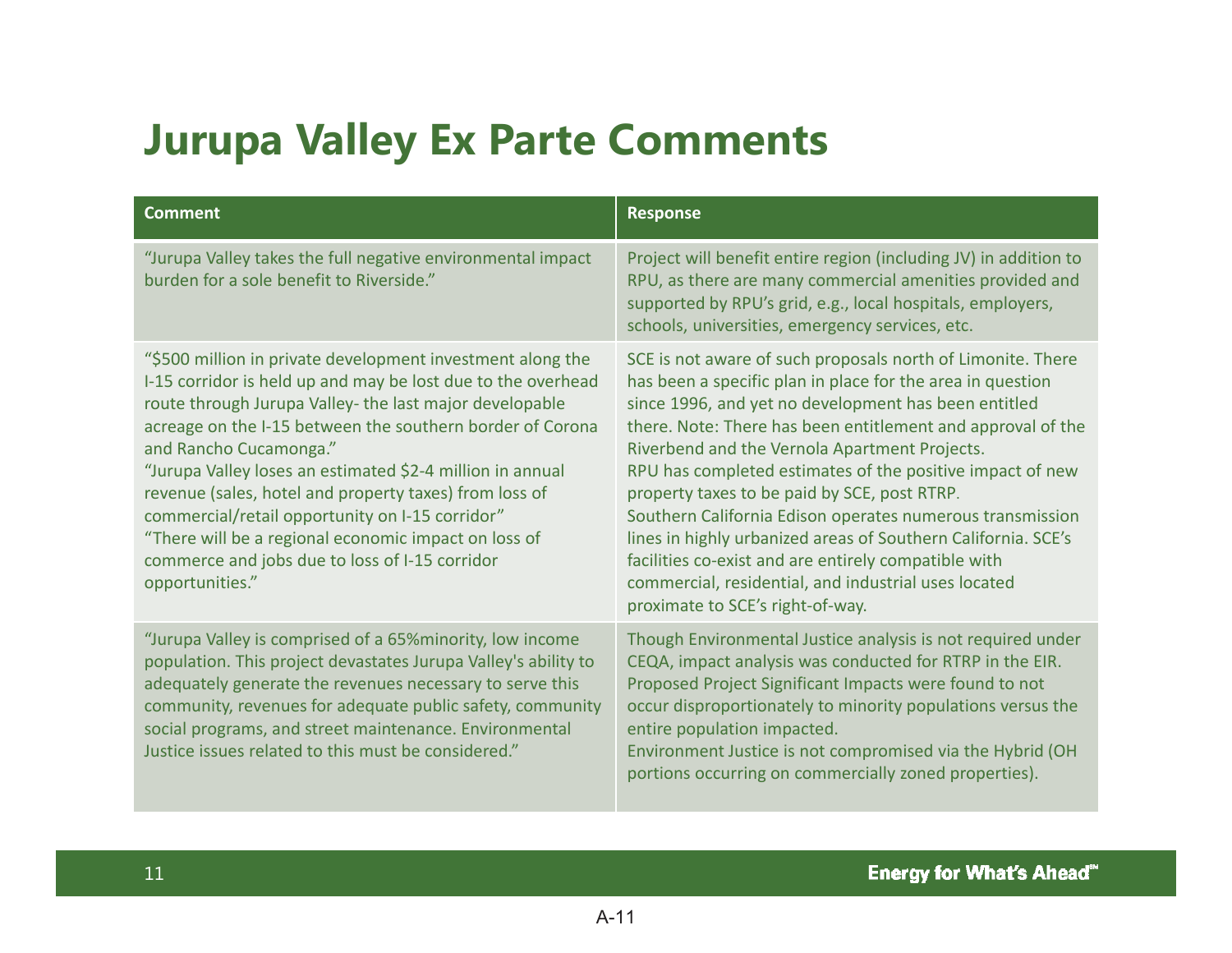## **Jurupa Valley Ex Parte Comments cont.**

| <b>Comment</b>                                                                                                                                                                                                                                                                                                                                                       | <b>Response</b>                                                                                                                                                                                       |
|----------------------------------------------------------------------------------------------------------------------------------------------------------------------------------------------------------------------------------------------------------------------------------------------------------------------------------------------------------------------|-------------------------------------------------------------------------------------------------------------------------------------------------------------------------------------------------------|
| "SCE has woefully underestimated the costs for right of way<br>acquisition from the private landowners. If undergrounding<br>the entire route as an alternative is to be considered, all<br>undergrounding would be through public right of way with<br>no acquisition costs to SCE. This in our estimation will result<br>in less costs to the rate payer overall." | By SCE's estimates, acquisition of vacant, undeveloped, and<br>unentitled land will cost less than UG the remainder of the<br>route in JV.                                                            |
| "Commission Hearing is requested to be held in Jurupa<br>Valley in support of the City's Environmental Justice Element<br>of the City General Plan."                                                                                                                                                                                                                 | In the February 8 Scoping Meeting, Panorama indicated the<br>Commission will possibly have an additional public meeting<br>in Jurupa Valley in Summer 2017 after Draft Subsequent EIR<br>is prepared. |